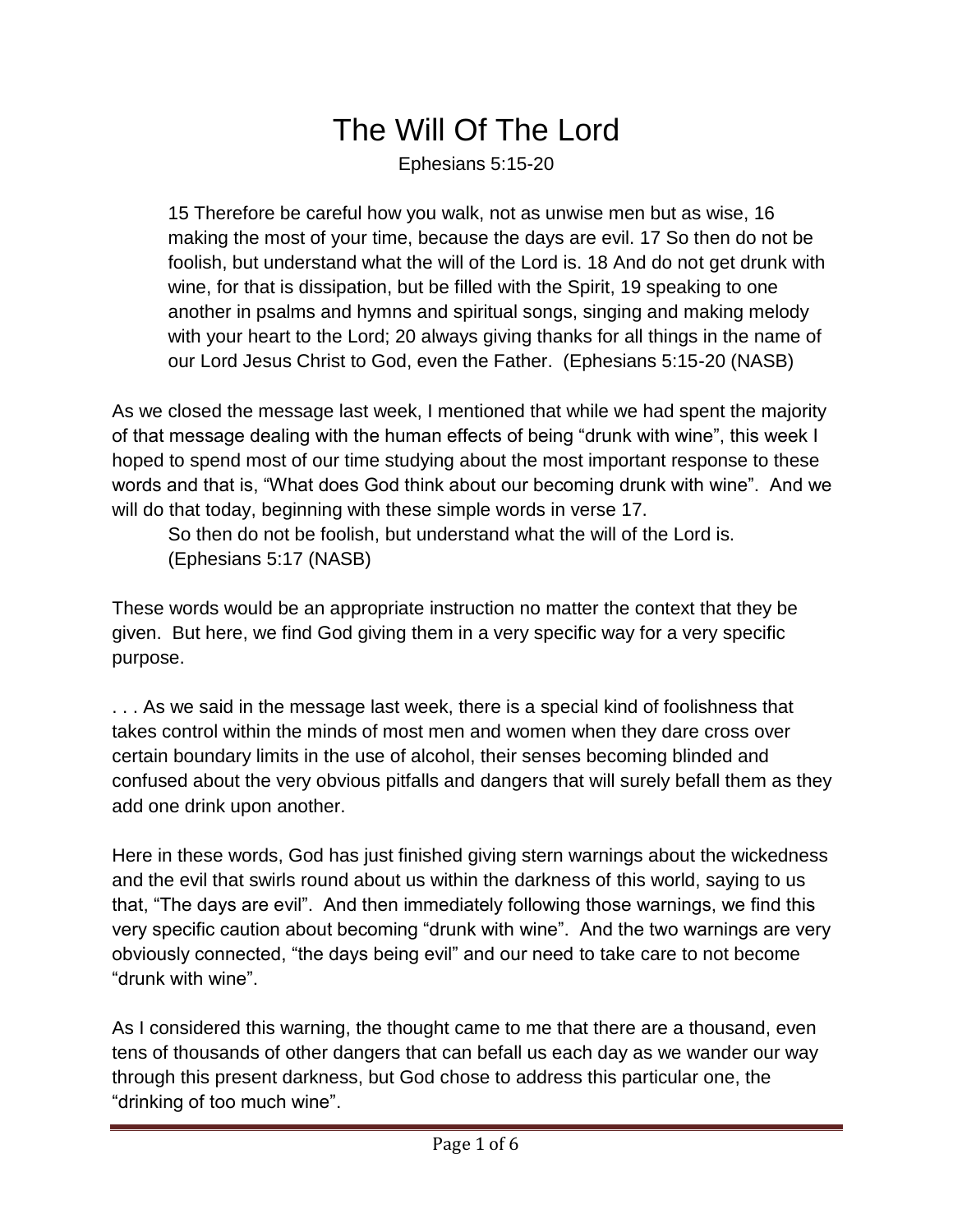Whenever that sort of thing takes place in these scriptures, I like to stop and remind myself of why God does it this way. And each time, I come back to the same answer. It is simply that He is our Father and we are His beloved children. And as a loving Father who can foresee the pitfalls that lie in the path of those who choose habits like this one, He wants to spare us the miseries that will surely become ours. And so He tells us, "My child",

17 . . . do not be foolish, but understand what the will of the Lord is. 18 And do not get drunk with wine, for that is dissipation, but be filled with the Spirit. (Ephesians 5:17-18)

Here, our loving Father has very straightforwardly put this caution right in front of us so that we can't miss it. And He fully expects you and me to just as straightforwardly deal with it.

I shared with you last week some of the miseries that I personally encountered as I faced my own drinking problems back in my younger years of life. And I confessed to you that, for myself, my desire to drink was brought on simply because I did not like myself very well. And although I was outwardly successful in my work and in my family life, the inner conflicts kept winning out. And I chose to deal with my inner conflicts simply by blinding my eyes and blurring my mind with alcohol; and again, no so much as for me to look like a stumbling drunk, but enough to bury my problems for a while.

And here is where God's use of the word "foolish" is so appropriate, because for a long time, I foolishly thought that what I was doing was helping me. But that was never so! My problems would always still be with me. Why would that be so? It was because the enemy that I was combating was "within my own soul". And you can't drink those enemies away.

And in those days, I also came to realize that I was not unique. The same was true for most all the people I observed with the same kind of drinking habits. They also battled with "enemies from within".

Right now, I have a close personal friend who, though she is a very committed believer in Christ, still struggles with the pitfalls of excessive drinking, and she has for most of her adult life. Every so often, she foolishly finds herself reaching for a drink to drive away the "enemy within", to the point that she teeters at the brink of losing her job, her family and her freedom.

May we at this point ask ourselves the question, "What, and who, are those enemies that lurk within and around our souls?" Are they, as the secular world would suggest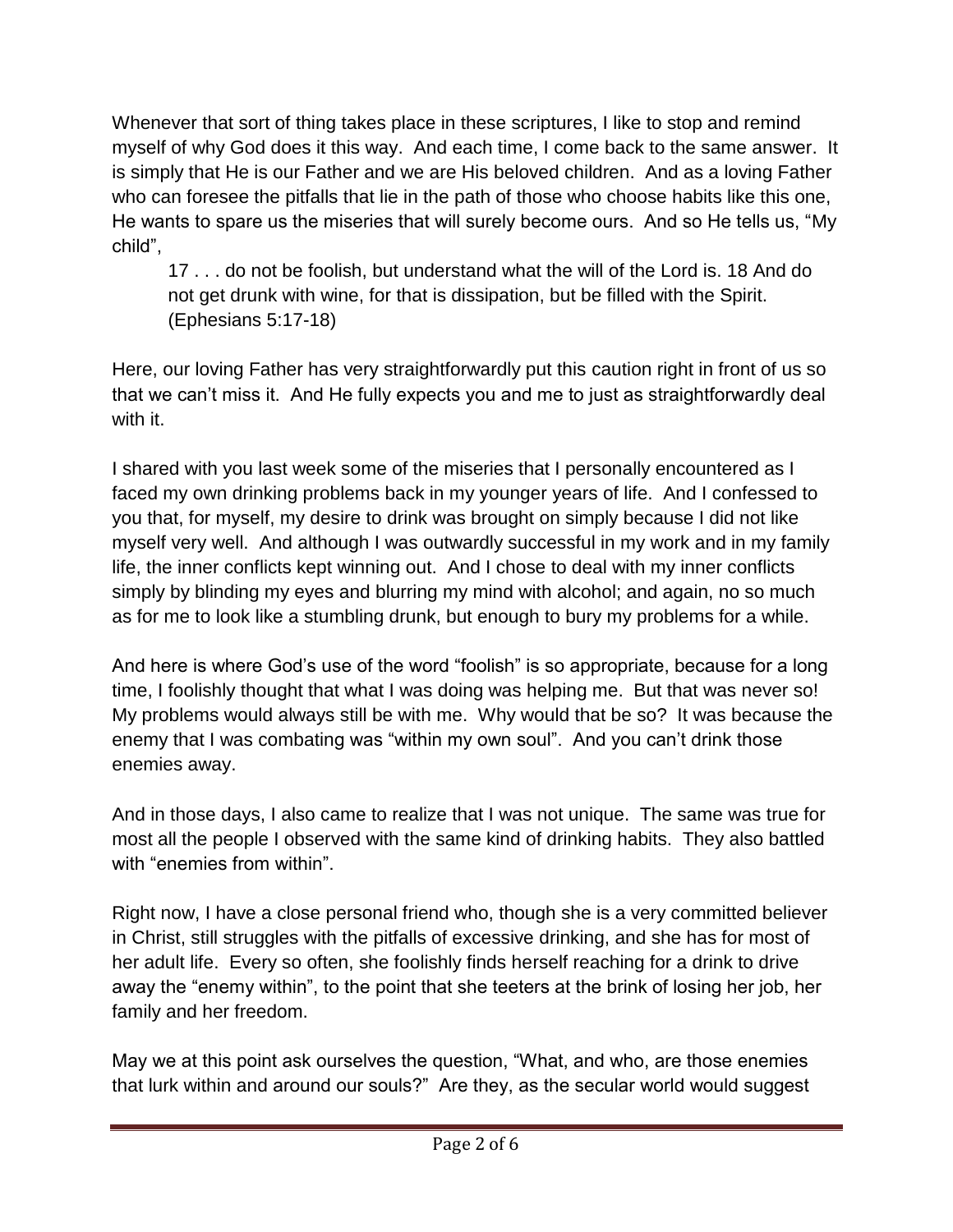just human emotional problems, depression and the like, brought on by past mistreatments and abuse? And also, what is the real role that the alcohol plays within a person's physical body and within their mental and emotional capacities as they begin to add one drink upon another.

I have come to believe without reservation that such personal struggles and difficulties are brought on in almost every case by the same enemy that we have been battling with ever since the beginning of time, those same forces of evil that we have been talking about that lurk within the present darkness that swirls about us. The scripture proofs that confirm that conclusion are found in Ephesians chapter 6. Listen to these words in verse 12,

12 . . . we do not wrestle against flesh and blood, but against principalities, against powers, against the rulers of the darkness of this age, against spiritual hosts of wickedness in the heavenly places. (Ephesians 6:12 (NKJV)

And may I again remind us that these demons spoken about here are not the Hollywood version of demons! These are real, very, very real and they are clever; and they can attack from any direction and can bring damage to any part of our life, physical, mental and emotional . . . our heart, soul, mind and spirit.

We have only to observe the old servant Job to see that that is true. Recall that the devil attacked and killed Job's family through the use of a strong windstorm, he destroyed Job's wealth through pillaging hordes of thieves, he turned Job's friends against him, and even Job's wife told him to curse God and die.

So may I say, convincing you or me that life is a mess, that we ought to be depressed, and that we ought to drink ourselves into oblivion is "no big chore" for the clever demons within the darkness.

And consider their "weapon of choice" spoken about here in our scripture passage, that of "alcohol". As I studied these words of scripture, I began to ponder the secular expression, "Wine and Spirits". That is the familiar wording that we find on signage outside of a liquor store and in liquor advertisements. Have you ever stopped to wonder why the secular world would use that expression for alcohol, that of "spirits"? I have wondered and so I researched the answer.

The etymology of the word "spirits", as it relates to alcohol, comes from an Arabic word "al-kuhl" which was the name of a "body-eating spirit". When the Arab alchemists' who were experimenting with brewing whisky ingested the alcohol, their senses deadened and so they named the substance according to its "body-taking" qualities, calling it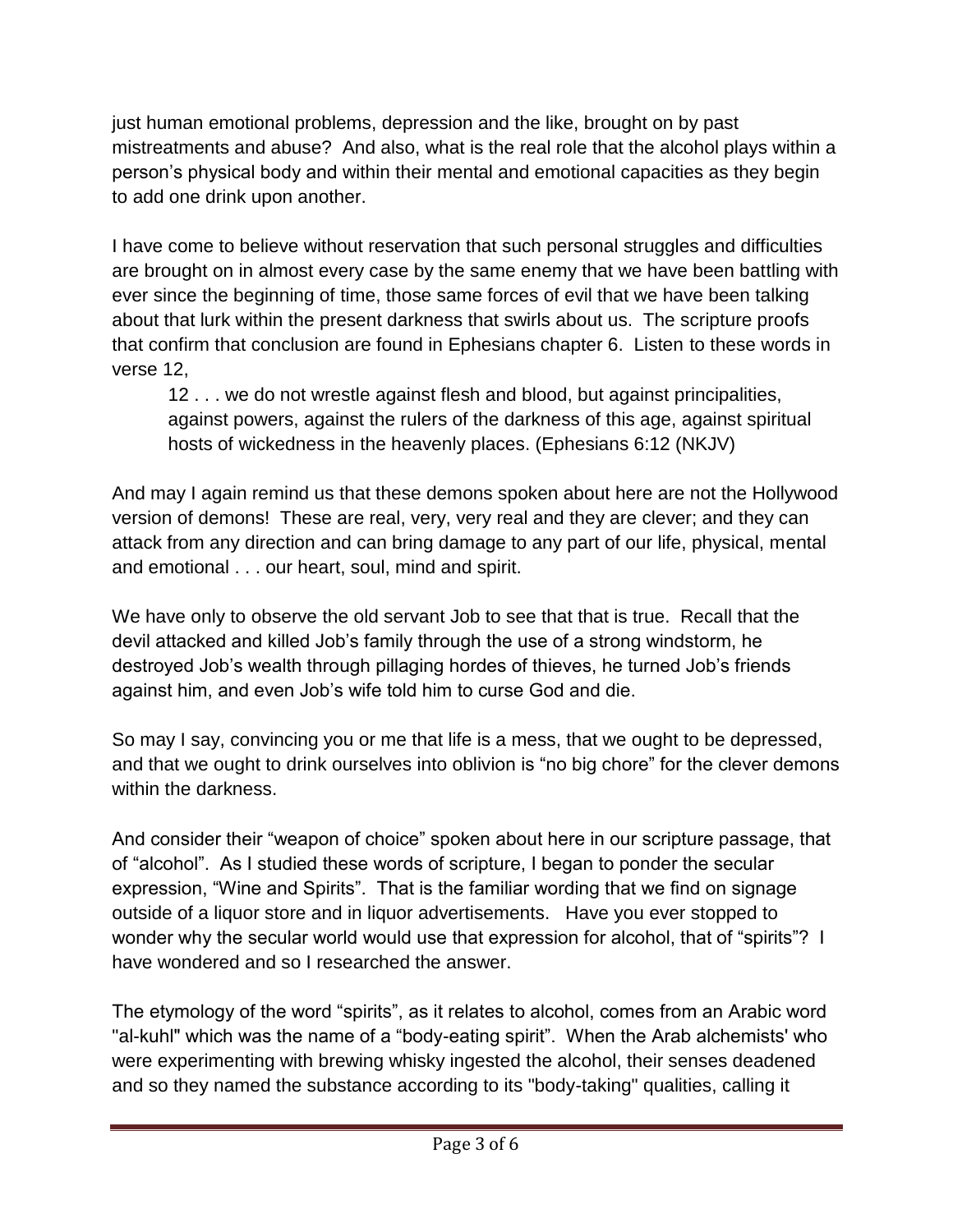"alcohol". And it has developed over time that the term "spirits" became synonymous with alcohol.

When we look at the origin and definition of the word "spirit" in our scriptures, we find that it comes from the Greek word "pneuma" which is translated as "wind," "breath" or "spirit", depending upon its context. As to man, the word "spirit" means the "essence of who a person is", not his body nor other physical attributes, but rather the mystical, unseen essence of who a person is.

A question . . . could the alchemists who first discovered the distillation of alcohol have been truly correct in their estimation of what was taking place? Recall the definition, that the alcohol, the "al-kuhl", is a "body-eating spirit". Could God have chosen to reveal a warning to those who would drink distilled alcohol that a "different spirit" than their own might be introduced into their mind, body and soul?

Am I suggesting that everyone who takes a drink is influenced or even possessed by a demon? Not at all, but I am suggesting that the demonic world can be as close as our "elbow" eager to add their influence into the events of our daily life. And alcohol, as a "weapon of choice" is very effective at influencing and even destroying the lives of those who drink to excess.

Another question . . . can we then blame such behaviors as excessive drinking on the demons that are at work in our lives? Unfortunately, we cannot get off that easily. Yes, those demons will have their own accountability for their misdeeds and they will suffer in hell for the temptations they bring to us. But as for you and me, we are always fully personally accountable for the deeds we do. And that is especially so for you and me who are saved. And do recall that this Book of Ephesians is written to believers. So these words are primarily for us who are already fully saved, but still get caught up under the control of alcohol.

Again, the question that we first began this message with, "what does God think about our surrendering ourselves over to being drunk with wine?" Remember that from the first moment you and I receive Christ as our Savior, we become the temple of God's Holy Spirit. In the most real sense that we could ever imagine, the Spirit of God really does take up residence within our spirit and our heart, and we become His Temple.

19 do you not know that your body is a temple of the Holy Spirit within you, whom you have from God? You are not your own, 20 for you were bought with a price. So glorify God in your body. (1 Corinthians 6:19-20 (ESV)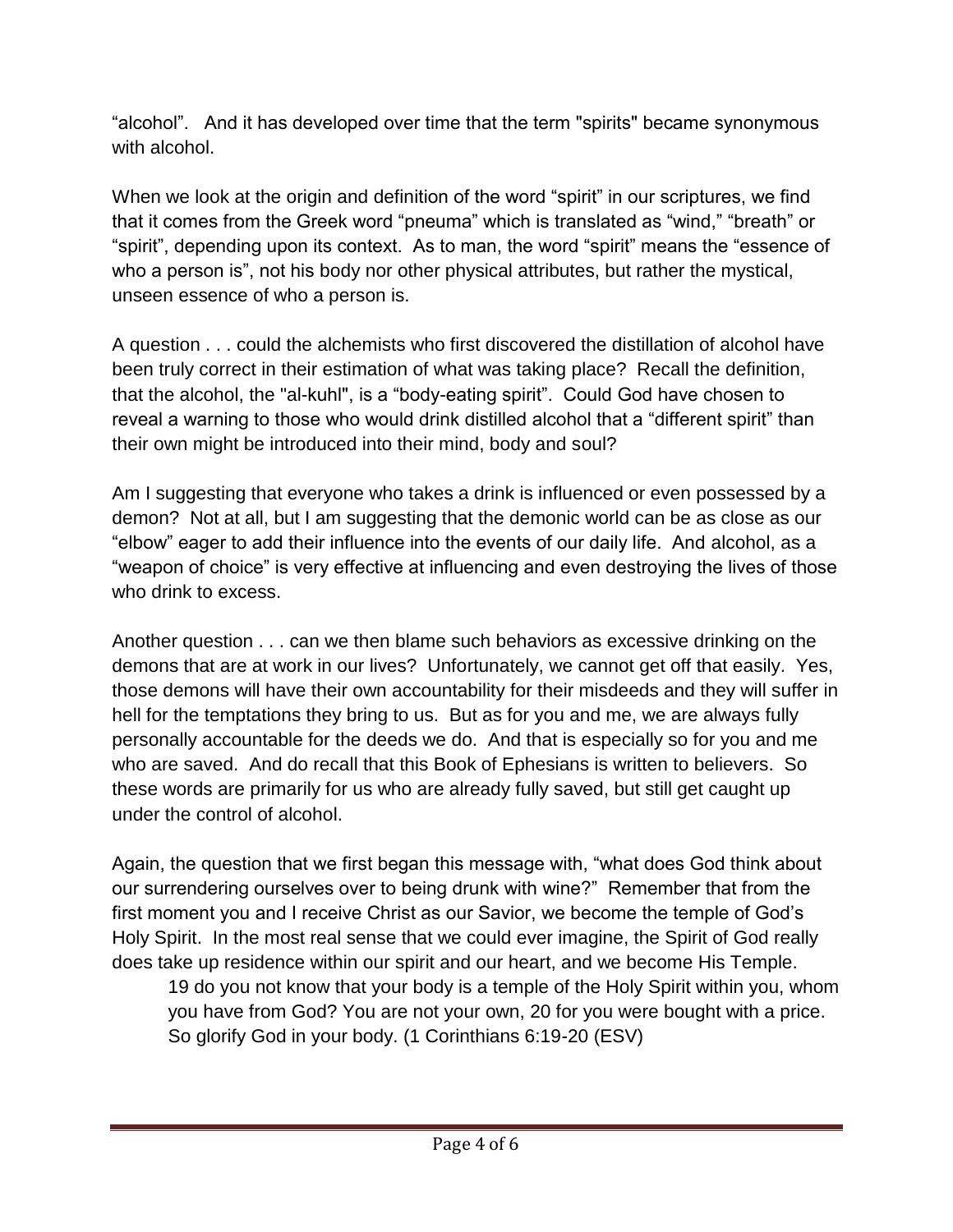This is what God thinks about our bringing another "spirit" into our body which is a "temple of God". Moses' two sons defiled God's temple and they were immediately killed. King Uzziah, did a similar thing and he was immediately struck with leprosy. That warning again . . .

19 do you not know that your body is a temple of the Holy Spirit within you, whom you have from God? You are not your own, 20 for you were bought with a price. So glorify God in your body. (1 Corinthians 6:19-20 (ESV)

God does not want you or me to bring a defiling spirit, a "body-eating spirit" into His temple in us. There is no wonder that we are almost immediately struck with miseries as we get drunk. And for so many of us who are prone to addiction, our life immediately begins to go from bad to worse.

Folks, as verse 17 commands,

So then do not be foolish, but understand what the will of the Lord is. (Ephesians 5:17 (NASB)

And then verse 18,

18 And do not get drunk with wine, for that is dissipation, but be filled with the Spirit. (Ephesians 5:18)

Being "drunk with wine" truly does bring another "spirit" into the temple of God, defiling the holiness that He has put within us. And God will not permit such things to take place. He hates it and it is a wonder that He does not simply strike us down. But true to His character, He is always first a loving Father. And instead of wiping us off the face of the earth, He says to us, "be filled with the Spirit", be filled with Himself!

Please do also note carefully that this is a command, verse 18

18 And do not get drunk with wine, for that is dissipation, but be filled with the Spirit. (Ephesians 5:18)

When God gives us a command, it means that you and I have some responsibility for the doing of what He is commanding us to do, and here it is to be "filled with His Spirit". Too often, we think that His filling us with His Spirit is something that He alone must do. And there is truth in that understanding. But these words are clear and plain, you and I also have some of the responsibility. How that works, I confess that I do not know, but the simple truth is that you and I must join with God's Holy Spirit in His coming into and filling our spirit with His Spirit.